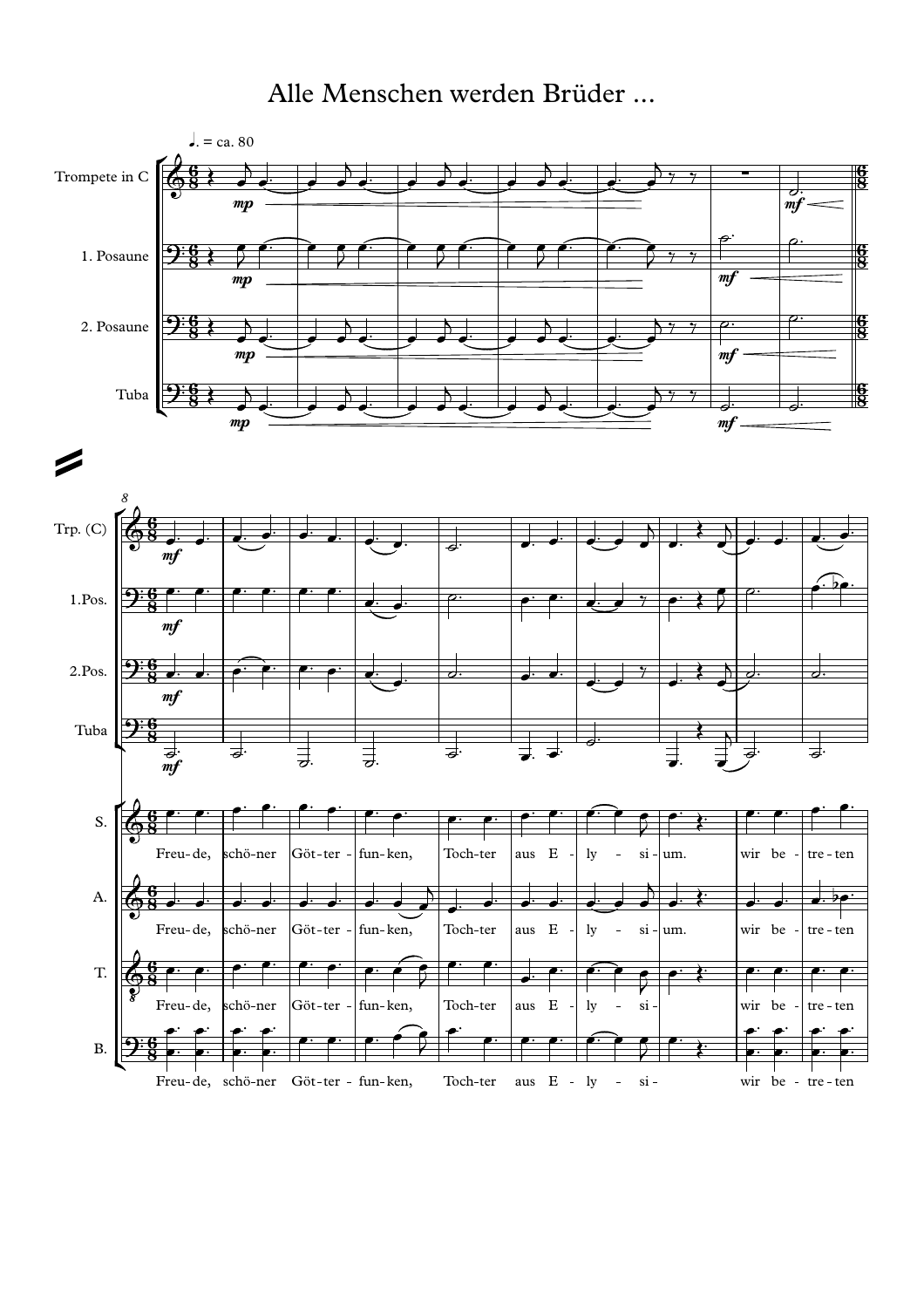

2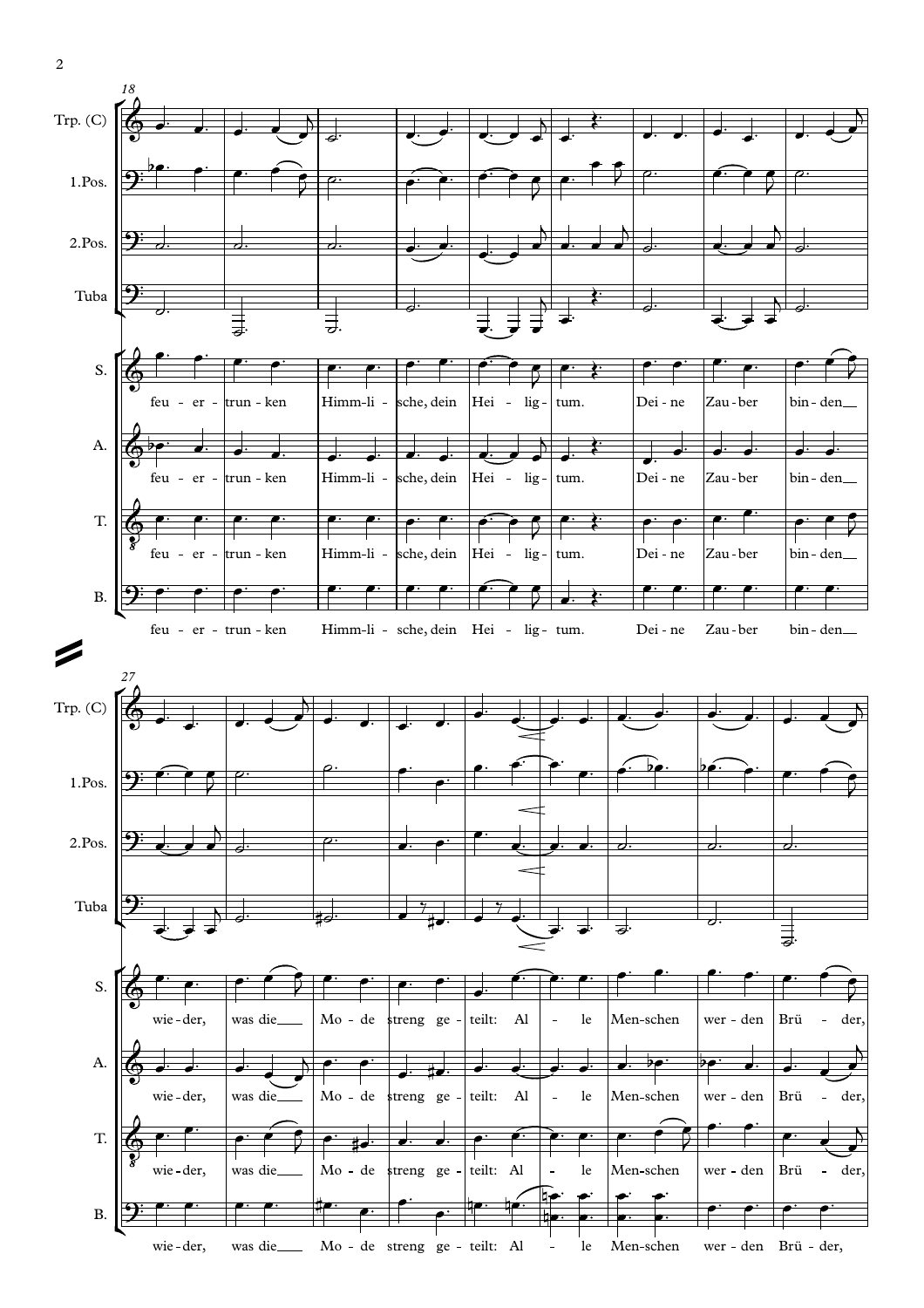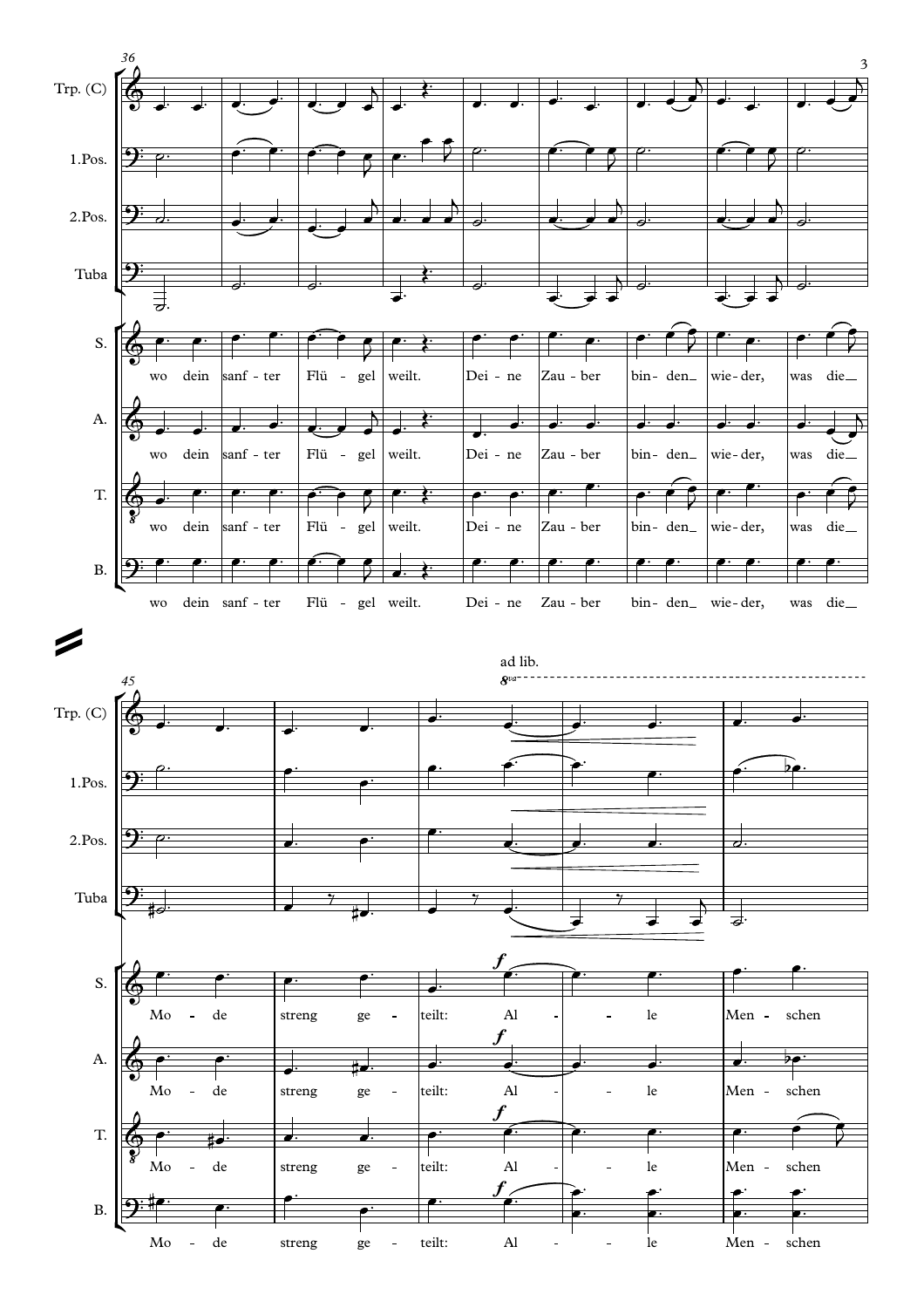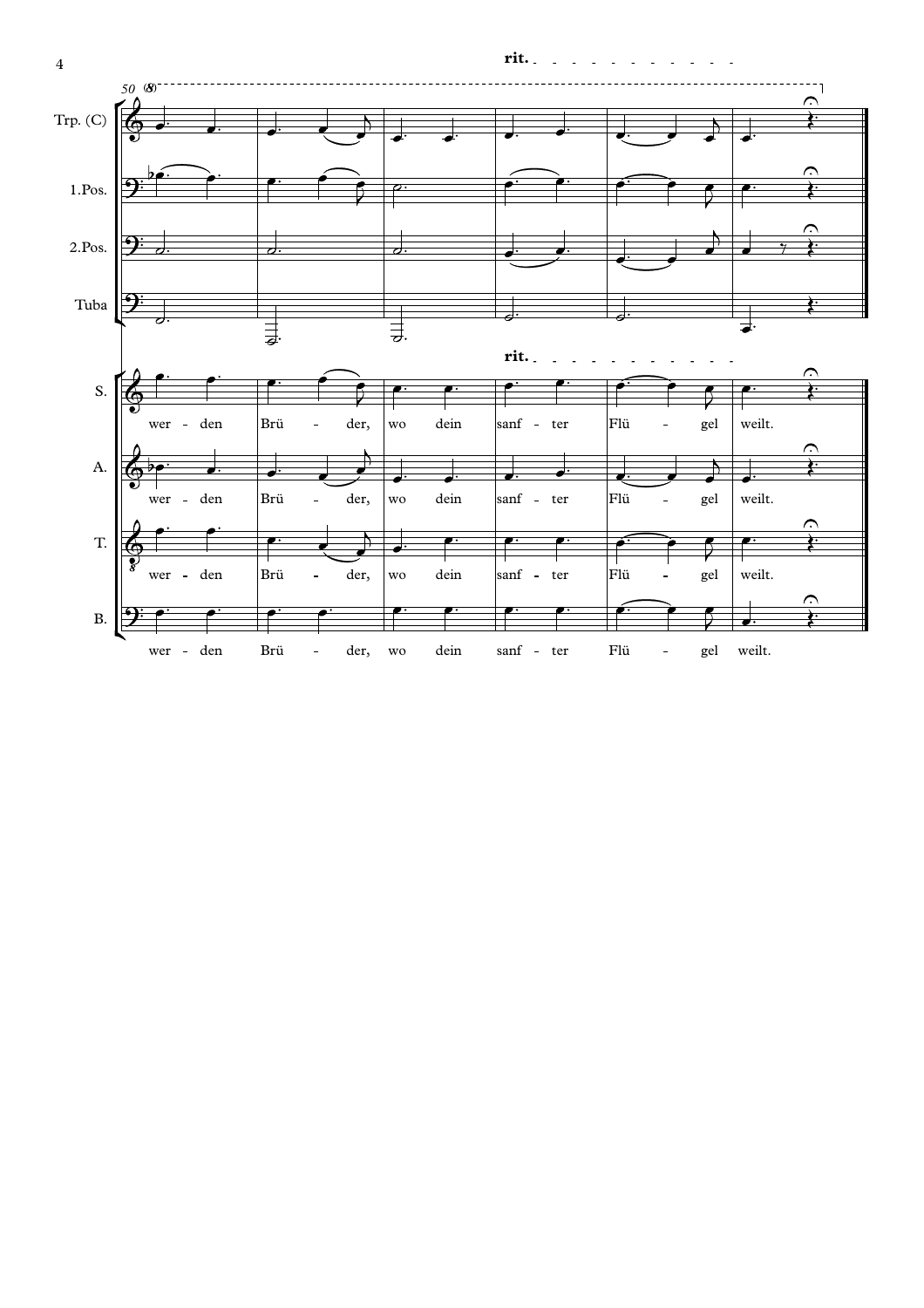## Blaubeeren

Satz: Dorothea Hofmann

![](_page_4_Figure_2.jpeg)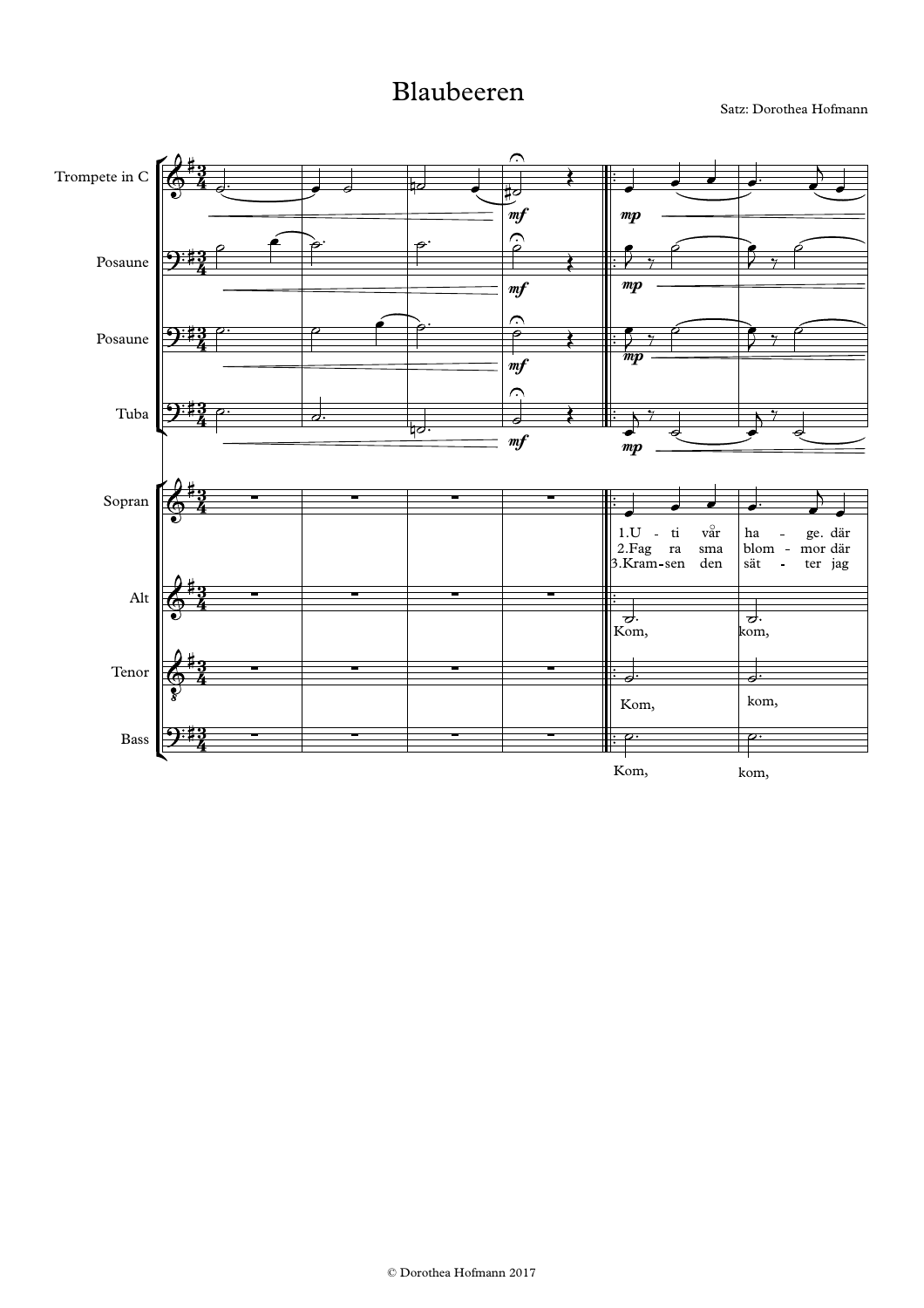![](_page_5_Figure_0.jpeg)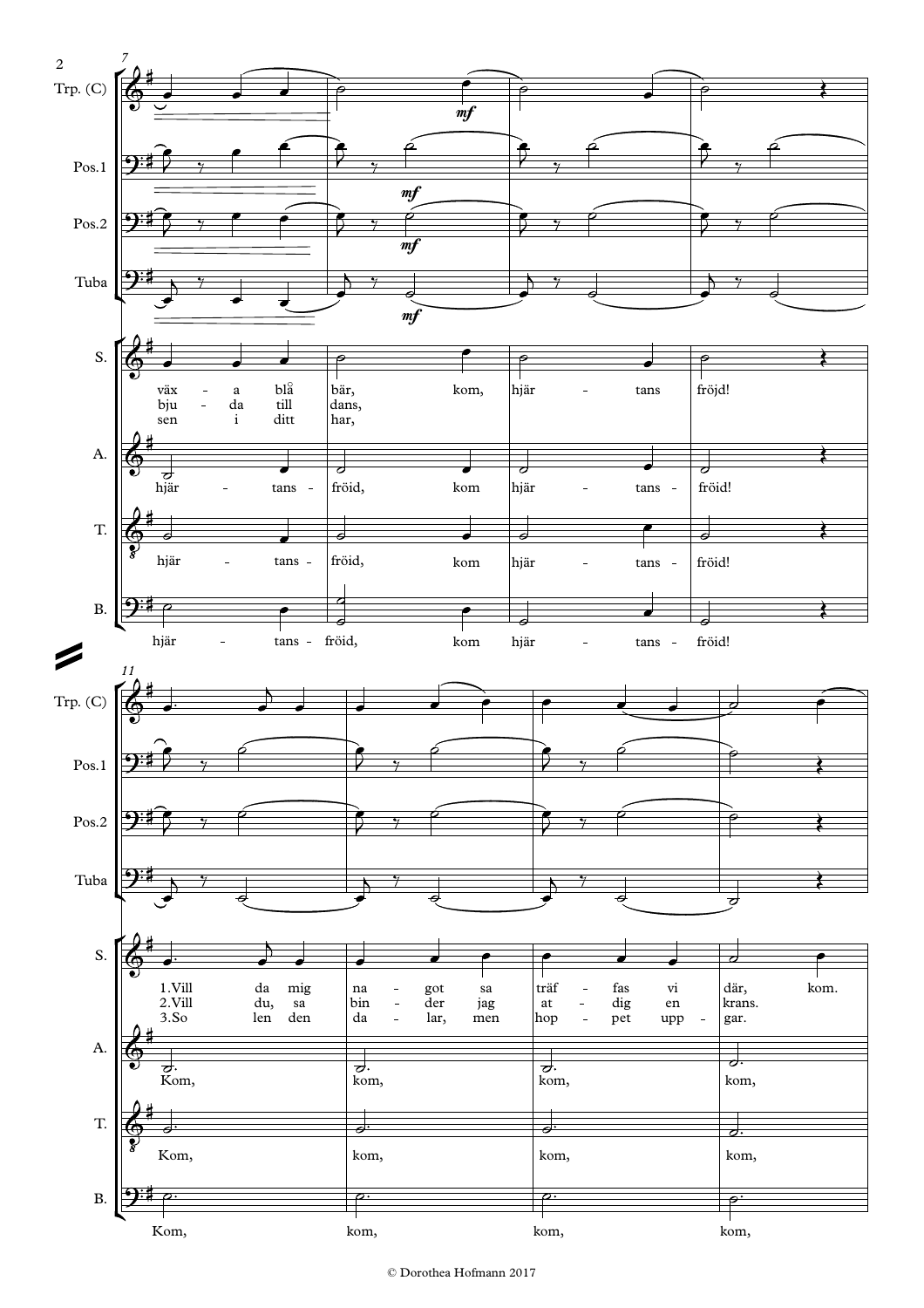![](_page_6_Figure_0.jpeg)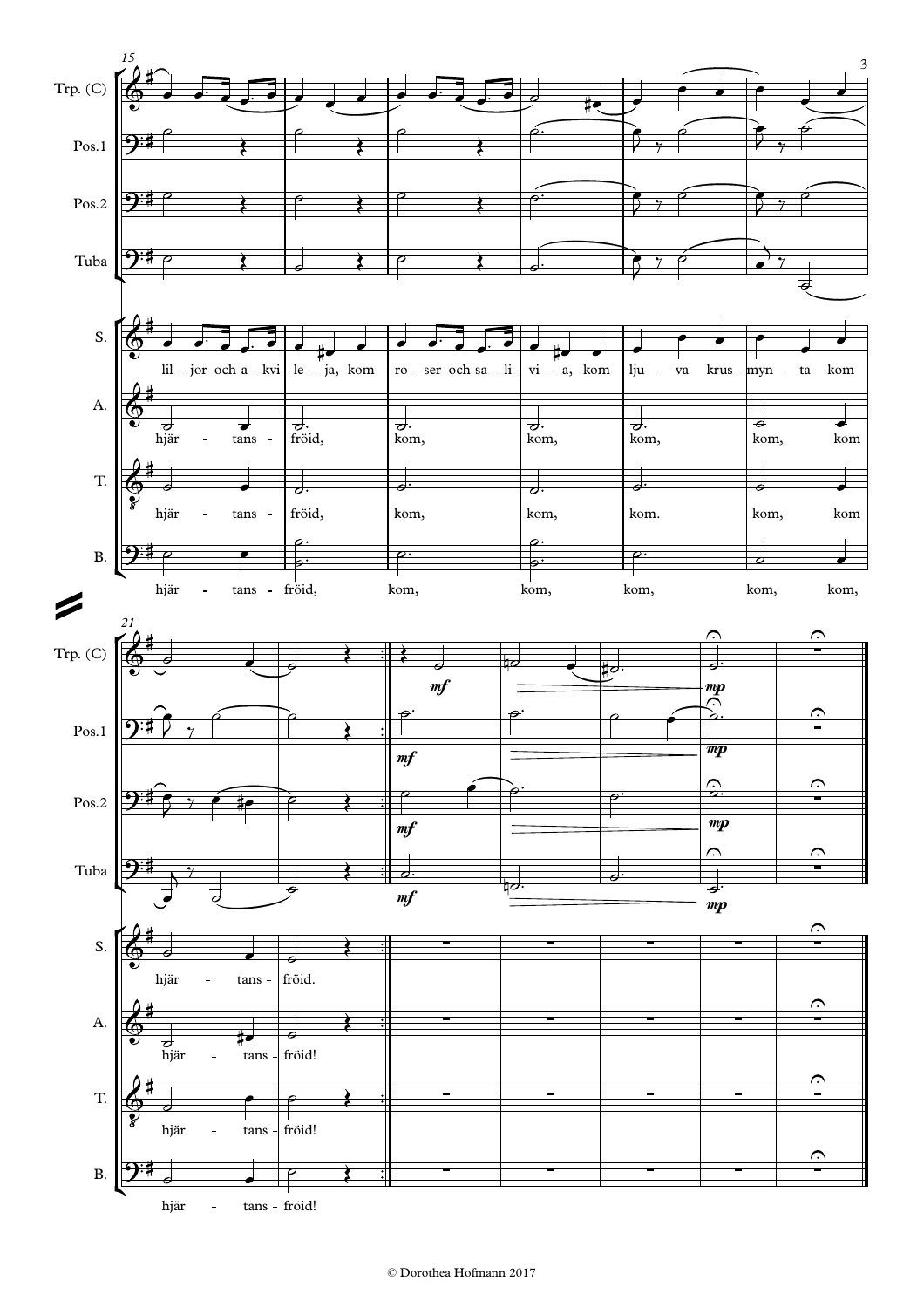# Funiculì, funiculà

Satz: Dorothea Hofmann

![](_page_7_Figure_2.jpeg)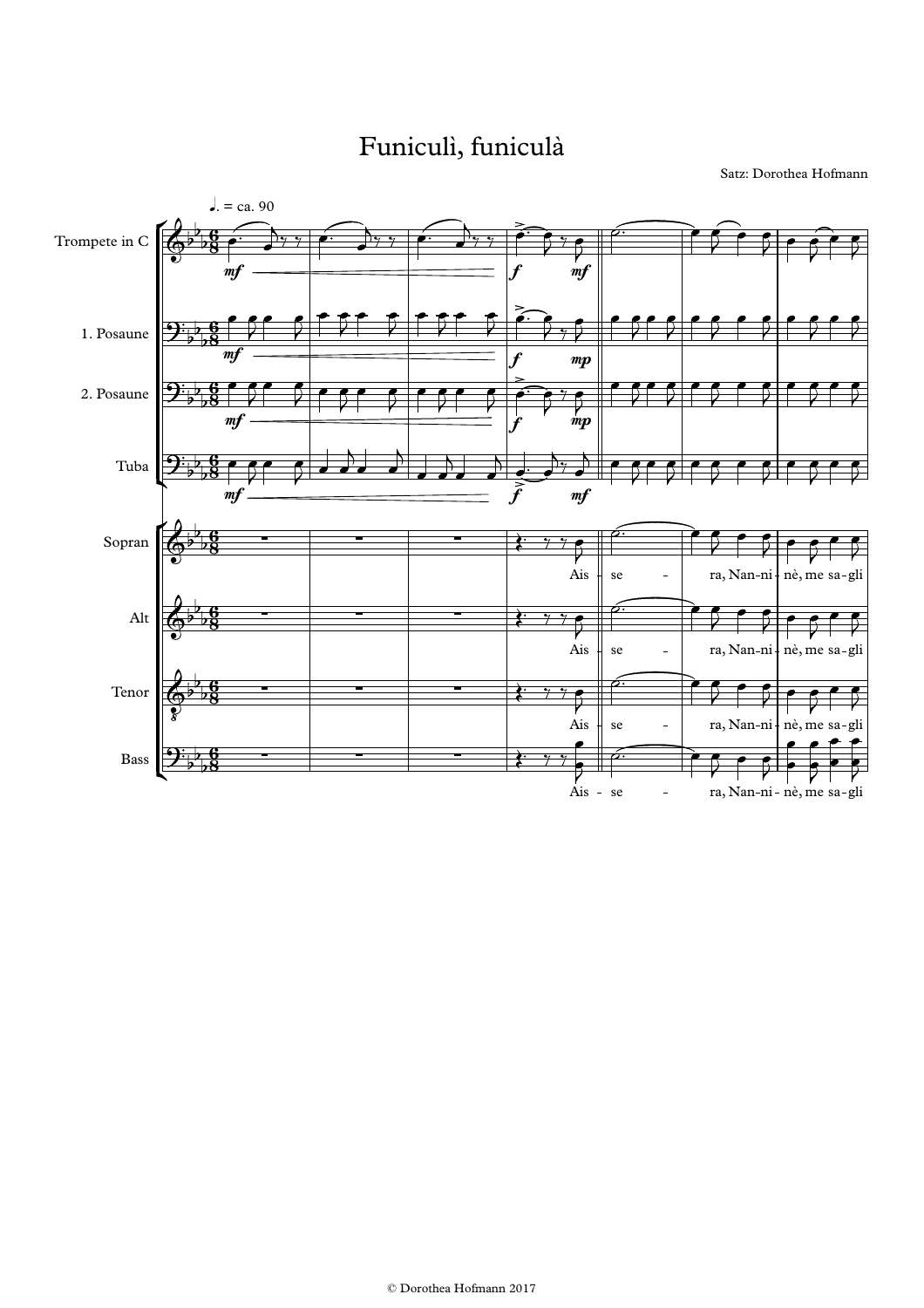![](_page_8_Figure_0.jpeg)

### © Dorothea Hofmann 2017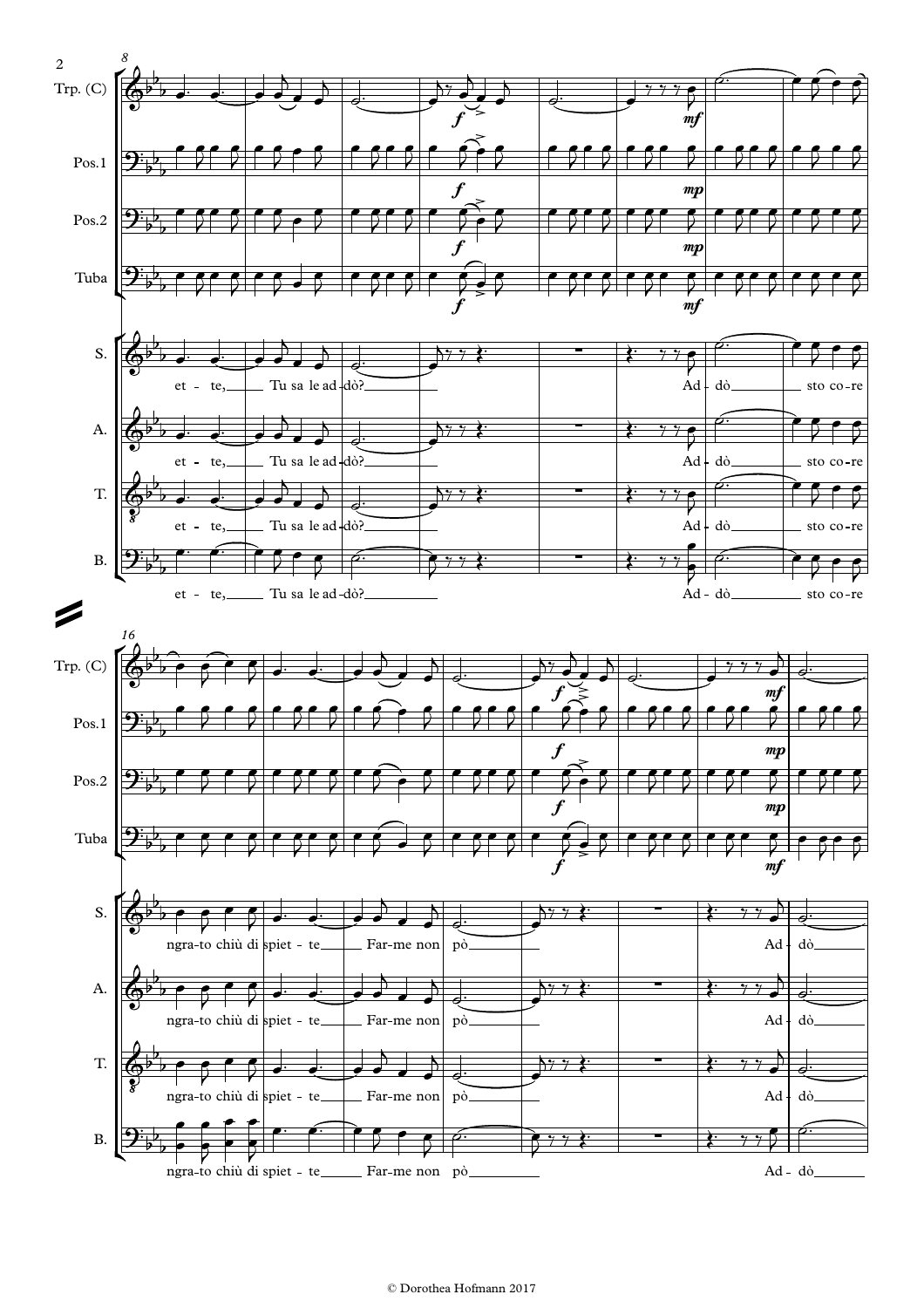![](_page_9_Figure_0.jpeg)

#### © Dorothea Hofmann 2017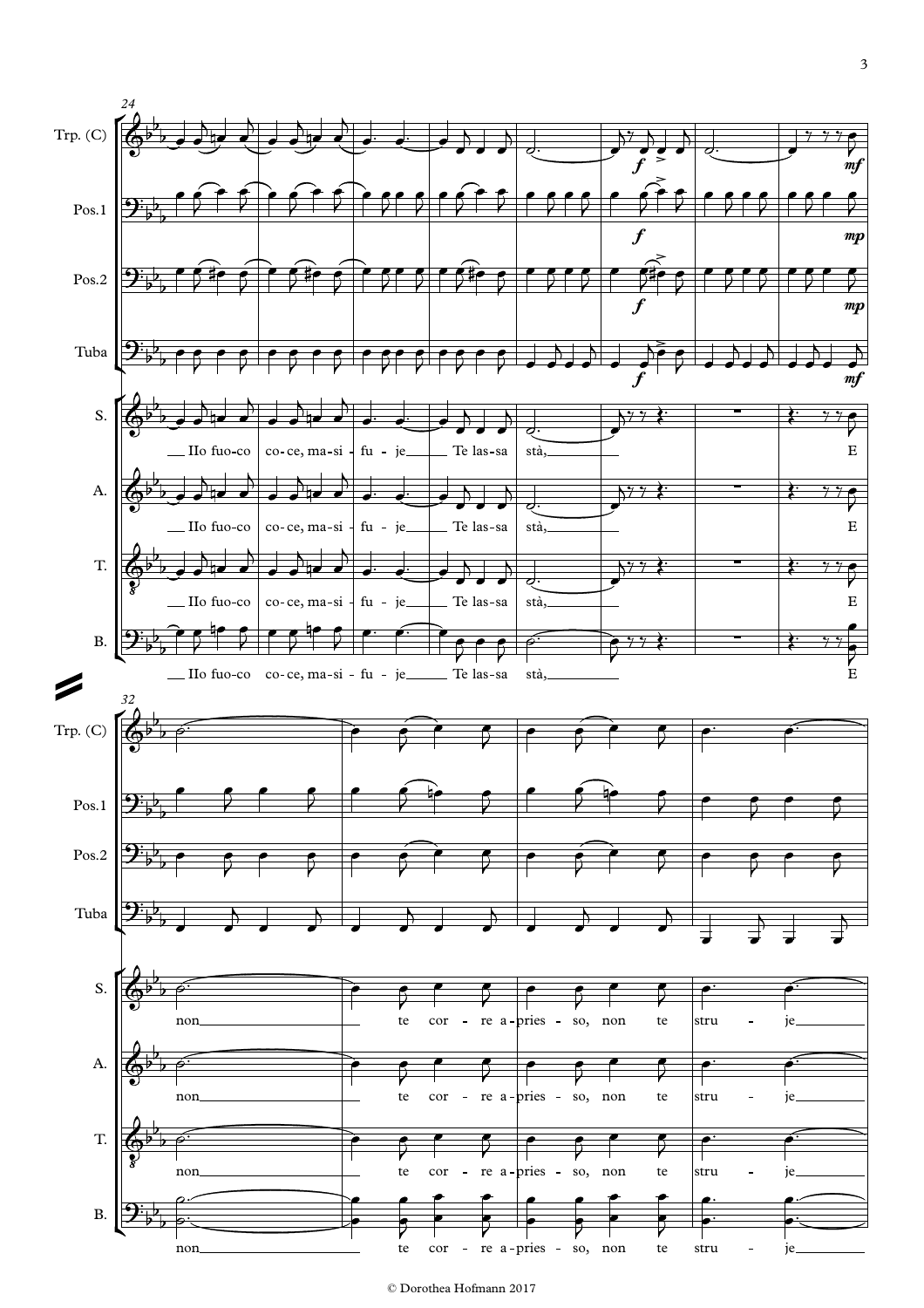![](_page_10_Figure_0.jpeg)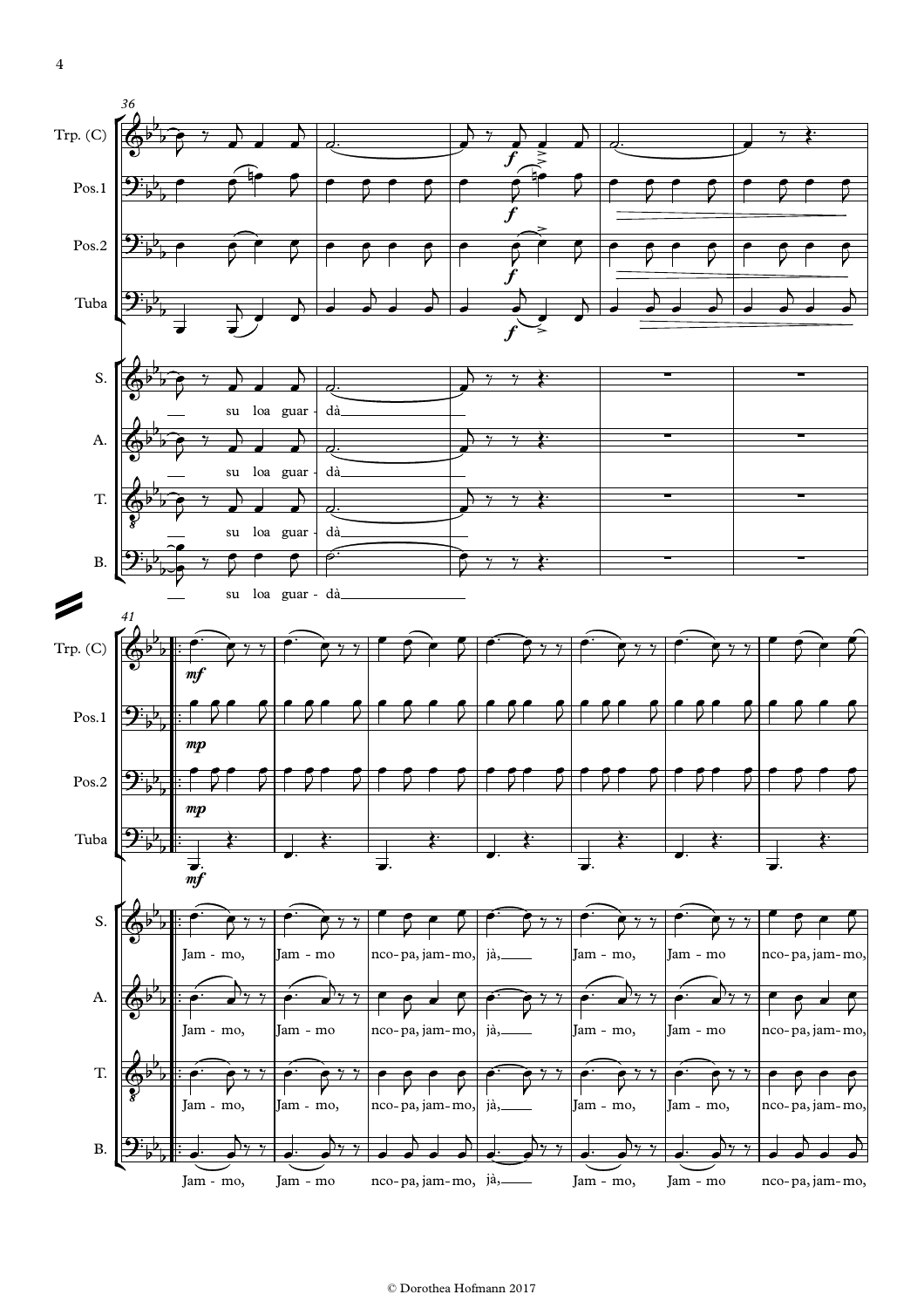![](_page_11_Figure_0.jpeg)

© Dorothea Hofmann 2017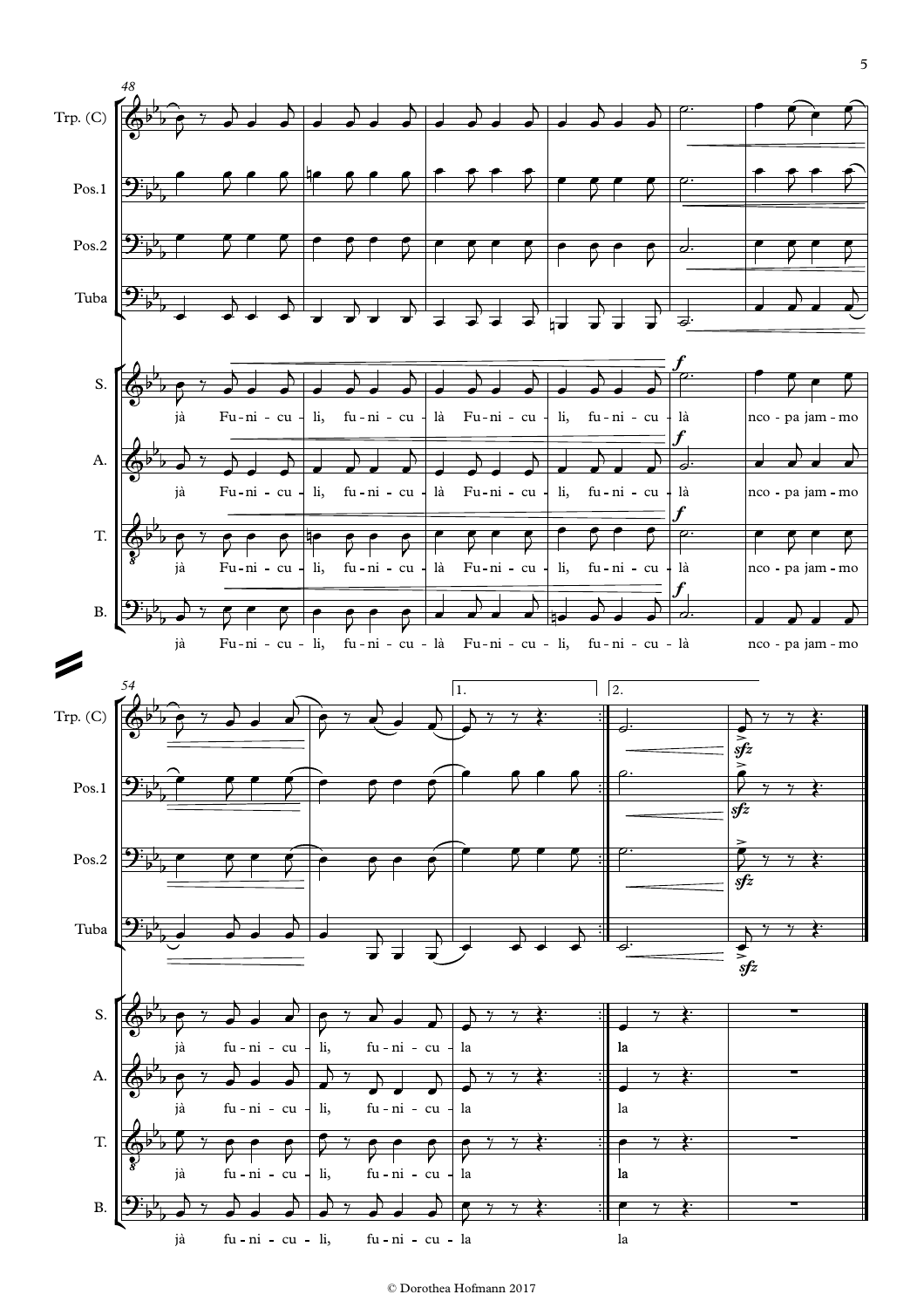## GREENSLEEVES Satz: Dorothea Hofmann

![](_page_12_Figure_2.jpeg)

 $\rightarrow$ 

![](_page_12_Figure_4.jpeg)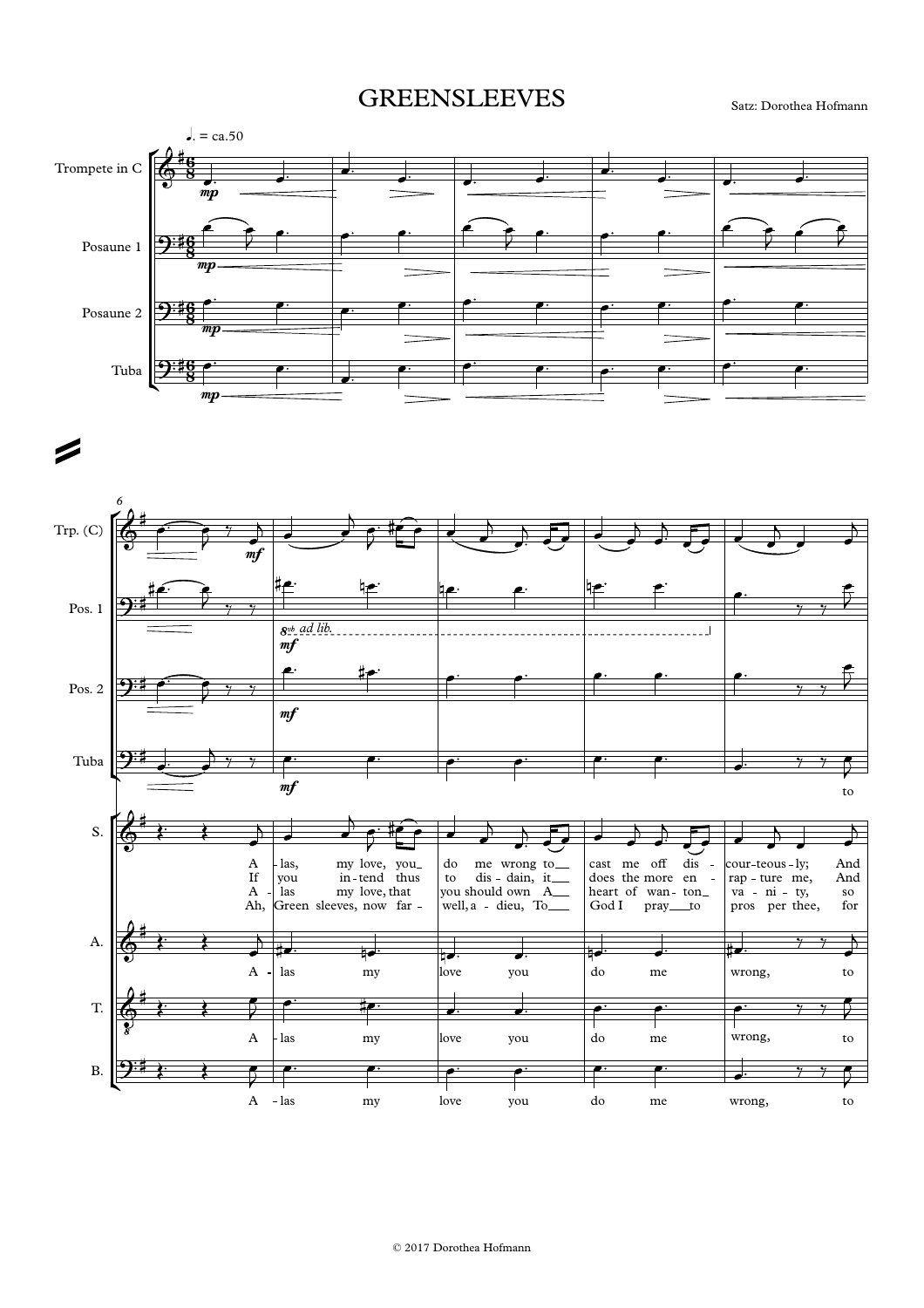![](_page_13_Figure_0.jpeg)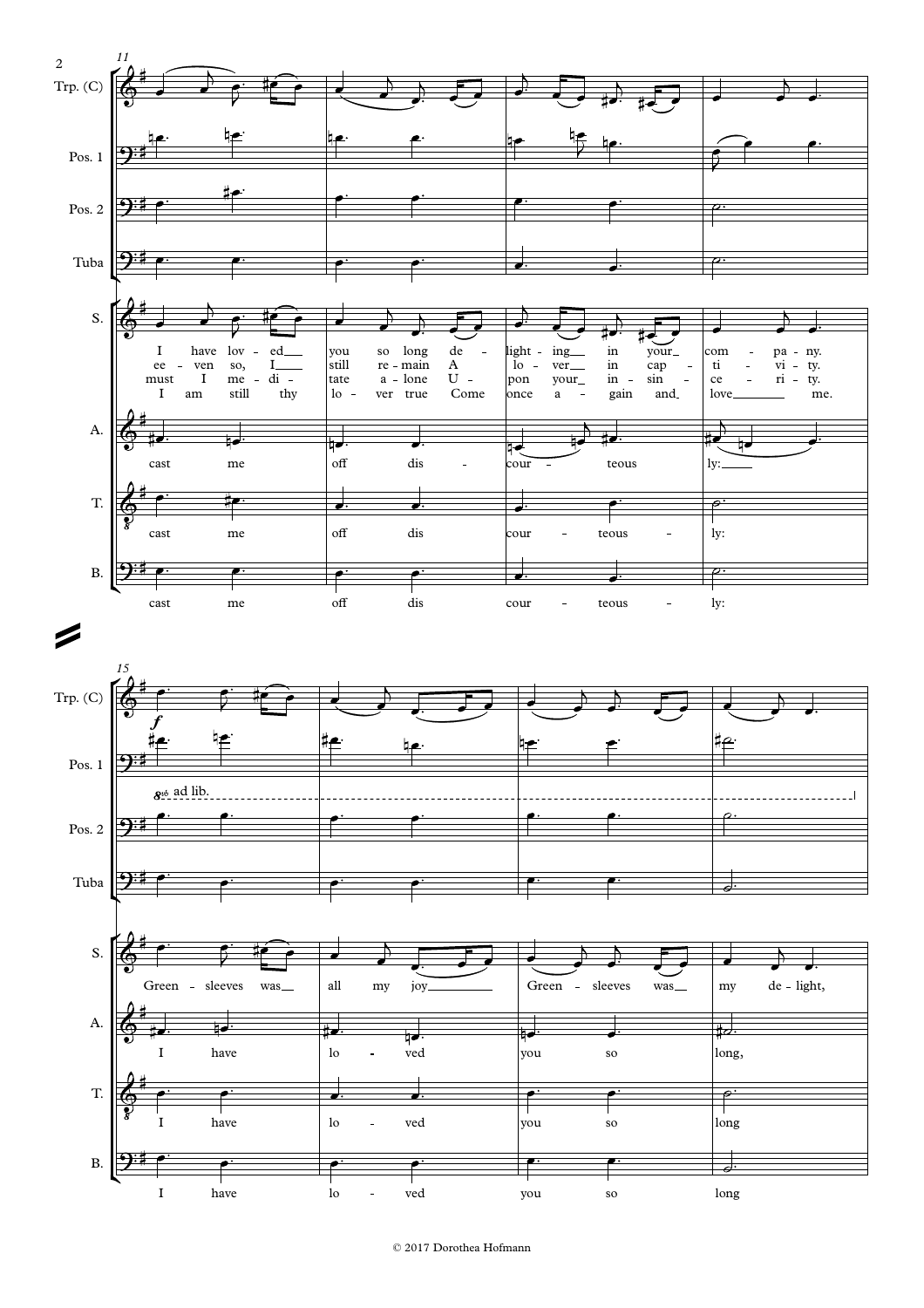![](_page_14_Figure_0.jpeg)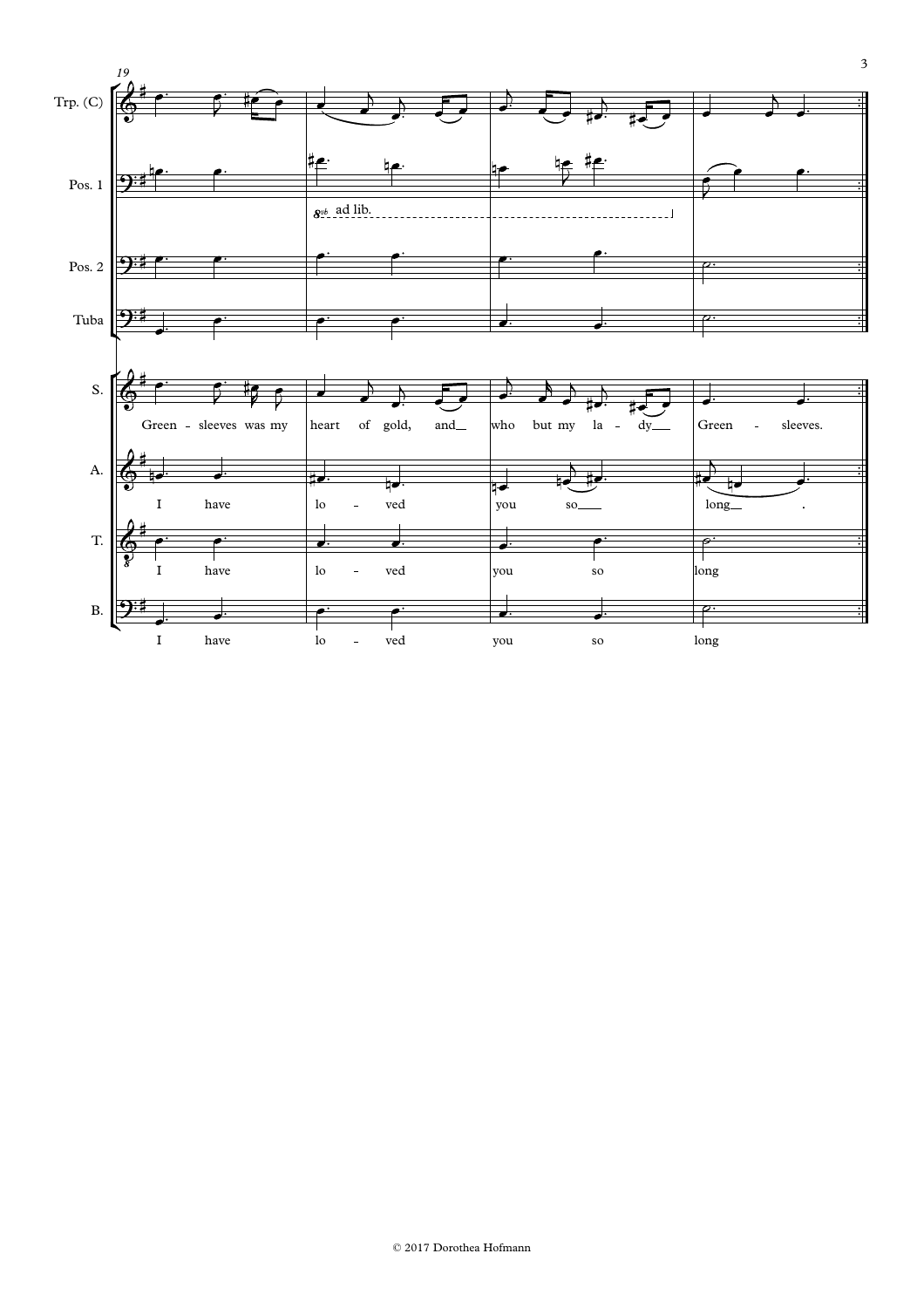Pera stus pera kampus Satz: Dorothea Hofmann

![](_page_15_Figure_2.jpeg)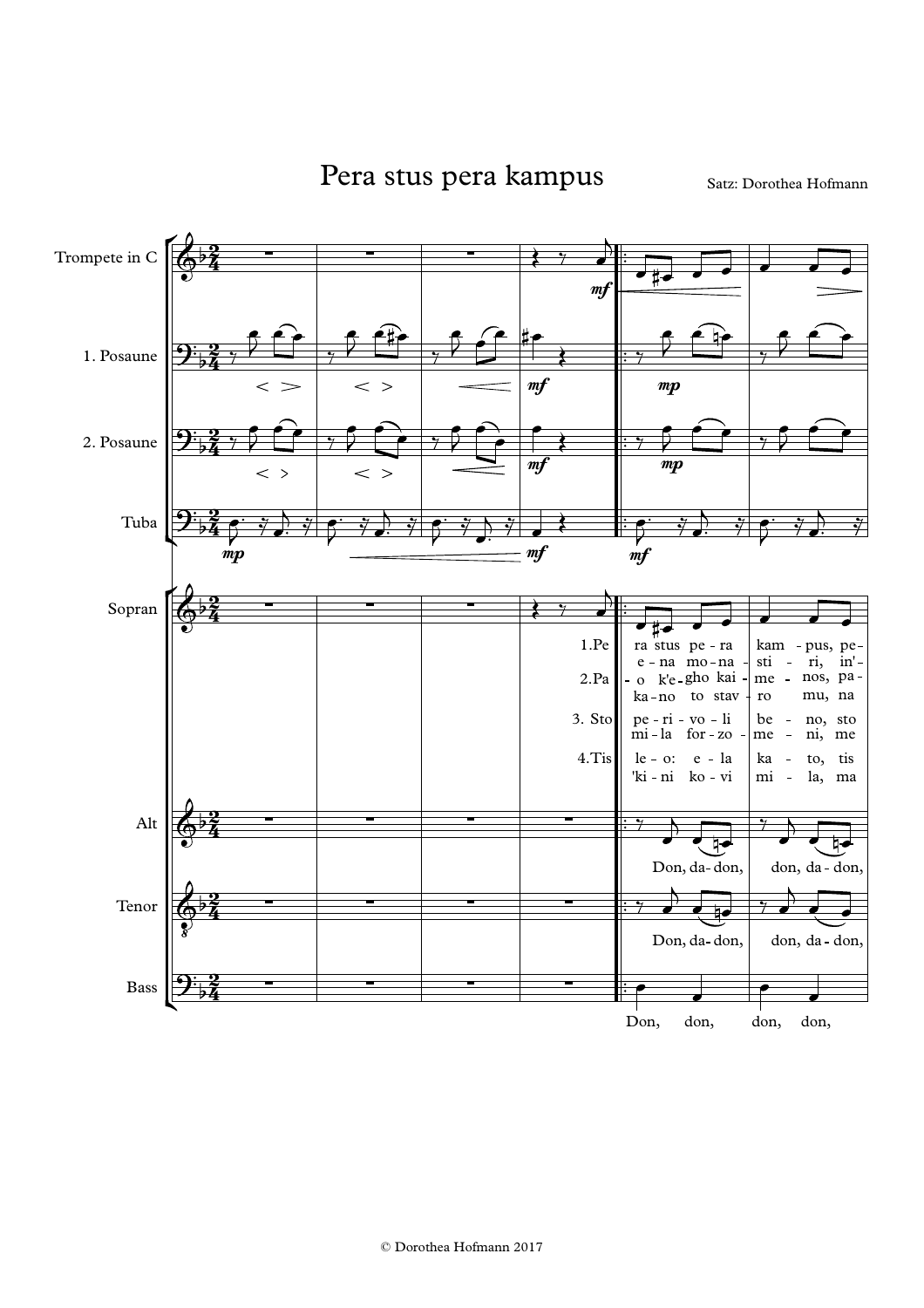![](_page_16_Figure_0.jpeg)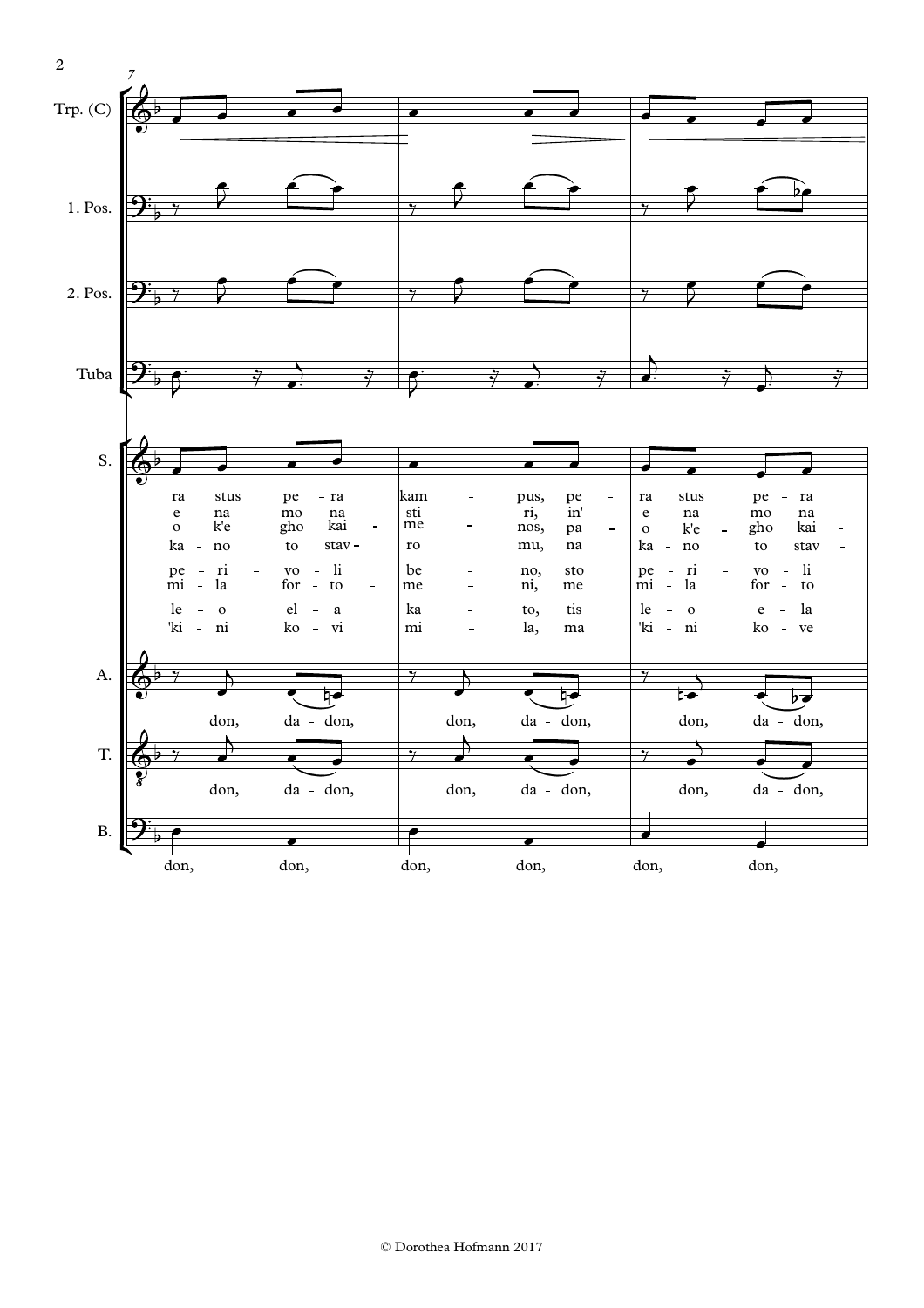![](_page_17_Figure_0.jpeg)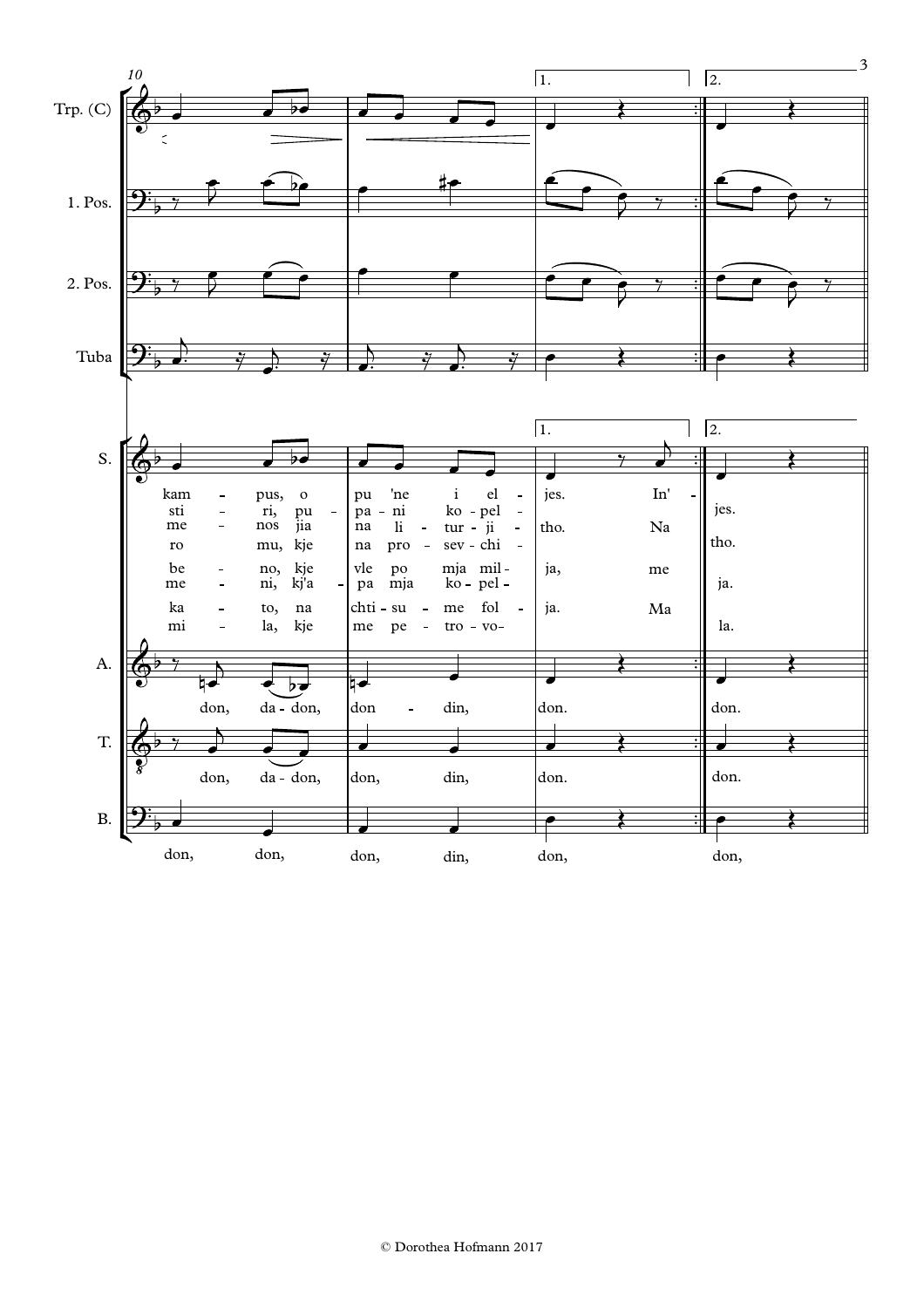![](_page_18_Figure_0.jpeg)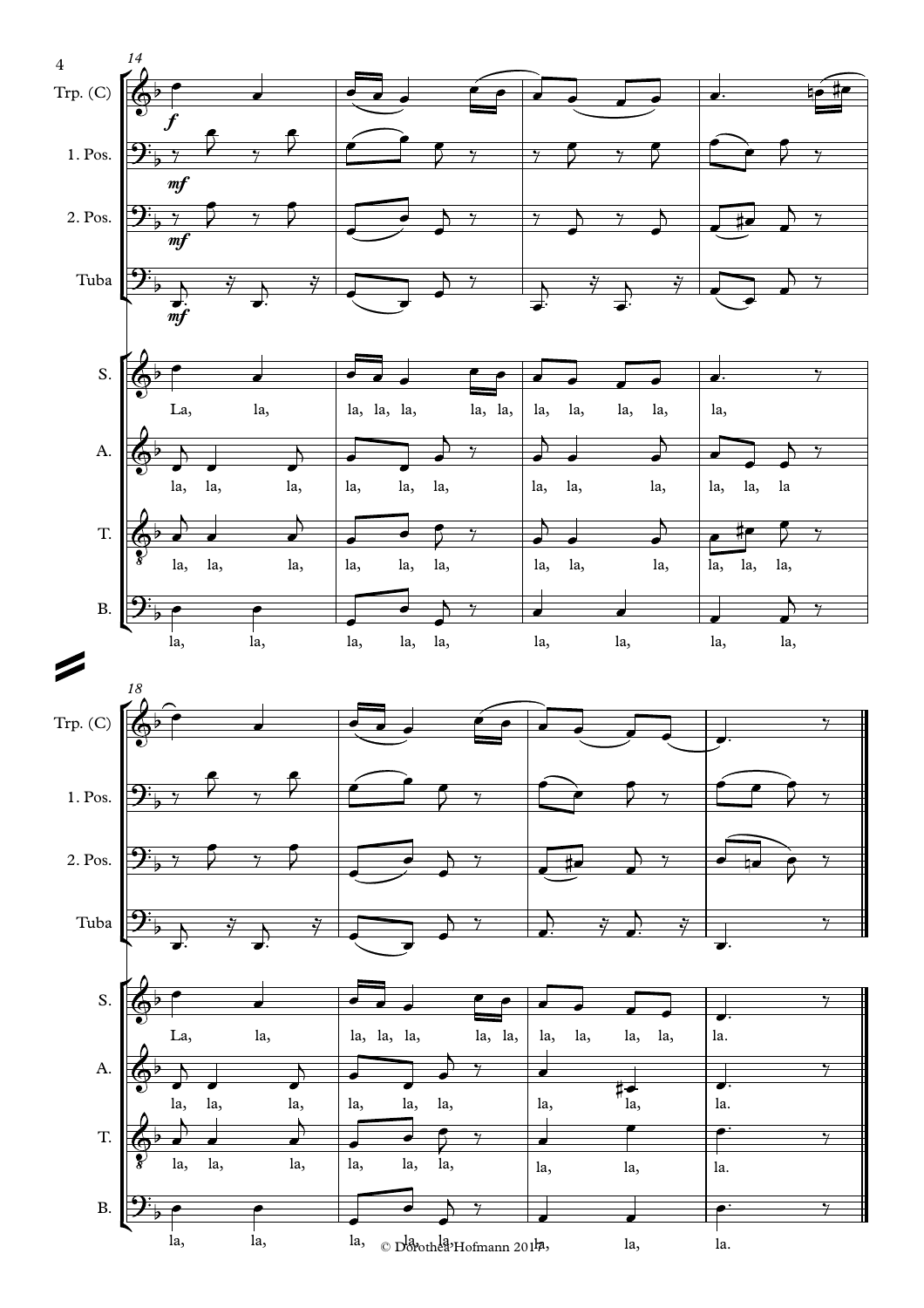## Sur le PONT

![](_page_19_Figure_1.jpeg)